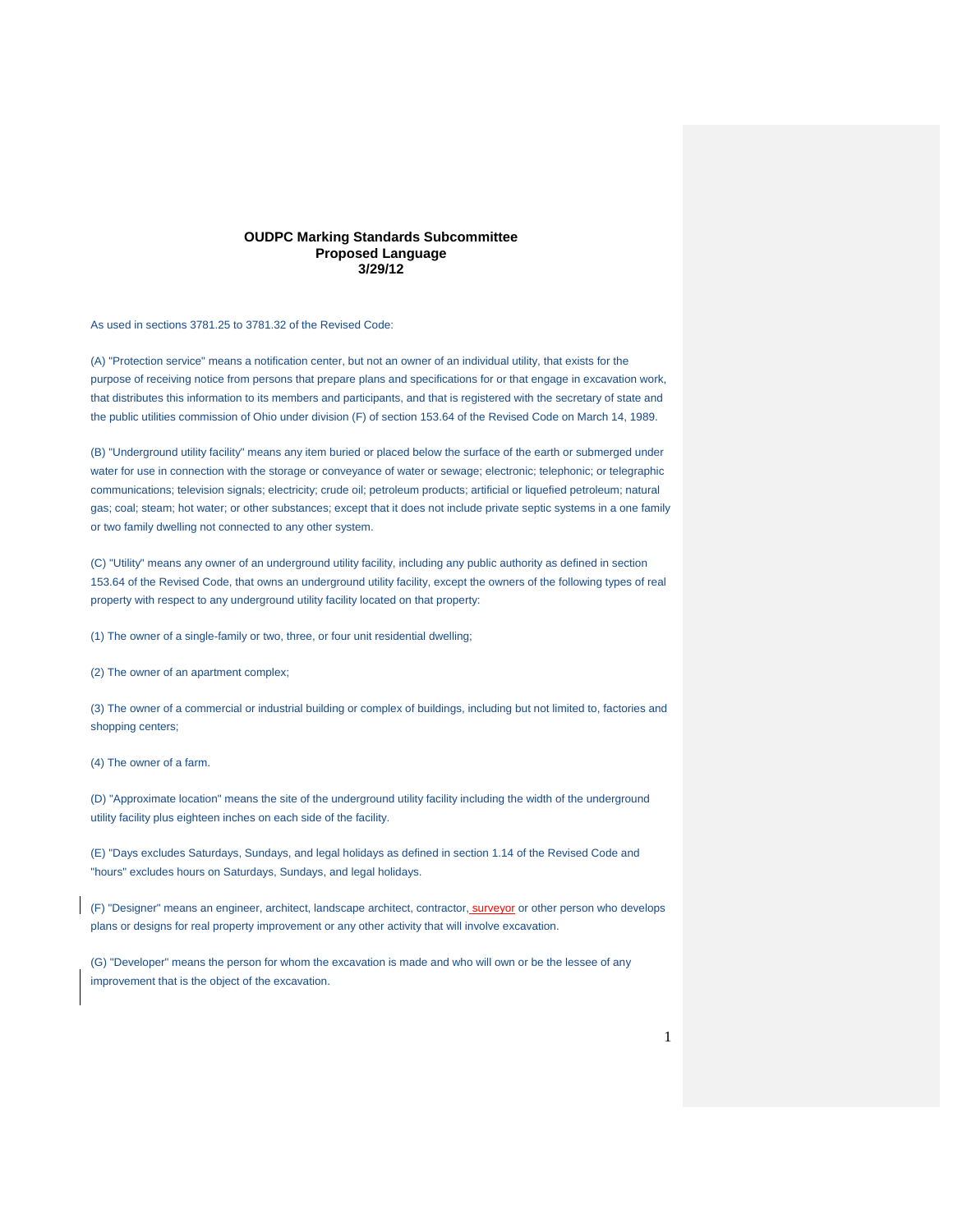(H) "Excavation" means the use of tools, powered equipment, or explosives to move earth, rock, or other materials in order to penetrate or bore or drill into the earth, or to demolish any structure whether or not it is intended that the demolition will disturb the earth. "Excavation" includes such agricultural operations as the installation of drain tile, but excludes agricultural operations such as tilling that do not penetrate the earth to a depth of more than twelve inches. "Excavation" excludes any activity by a governmental entity which does not penetrate the earth to a depth of more than twelve inches. "Excavation" excludes any underground mining operations that do not involve disturbance to the earth's surface.

(1) "Excavation site" means the area within which excavation will be performed.

(J) "Excavator" means the contractor or other person who is responsible for making the excavation.

(K) "Interstate gas pipeline" means an interstate gas pipeline subject to the "Natural Gas Pipeline Safety Act of 1968,11 82 Stat. 720, 49 U.S.C. 1671, as amended.

(L) "Interstate hazardous liquids pipeline" means an interstate hazardous liquids pipeline subject to the "Hazardous Liquid Pipeline Safety Act of 1979," 93 Stat. 1003, 49 U.S.C. 2002, as amended.

(M) "Special notification requirements" means requirements for notice to an owner of an interstate hazardous liquids pipeline or an interstate gas pipeline that must be made prior to commencing excavation and pursuant to the owner's public safety program adopted under federal law.

HISTORY: 142 v S 174 (Eff 3-14-89); 143 v S 264,Eff 7-2-90

Cross References to Related Sections

Notification procedures, RC 3781.28 Responsibility for performance of duties, RC 3781.32

3781.26 Participation in underground utility facilities protection service; publicizing importance; records.

(A) Each utility that owns or operates underground utility facilities shall participate in and register the location of its underground utility facilities with a protection service that serves the area where the facilities are located. A utility may elect to participate in the service on a limited basis and if it does so, it shall register the location of its underground utility facilities only by identifying the municipal corporations, and outside the limits of a municipal corporation, the townships by county in which it has facilities. The service shall establish reasonable fees for limited basis participants.

(B) Protection services, utilities, excavators, excavation equipment dealers, the public utilities commission of Ohio, the board of building standards, local law enforcement agencies, and fire departments should publicize the importance of ascertaining the location of underground utility facilities before excavating and the use of protection services to ascertain that information.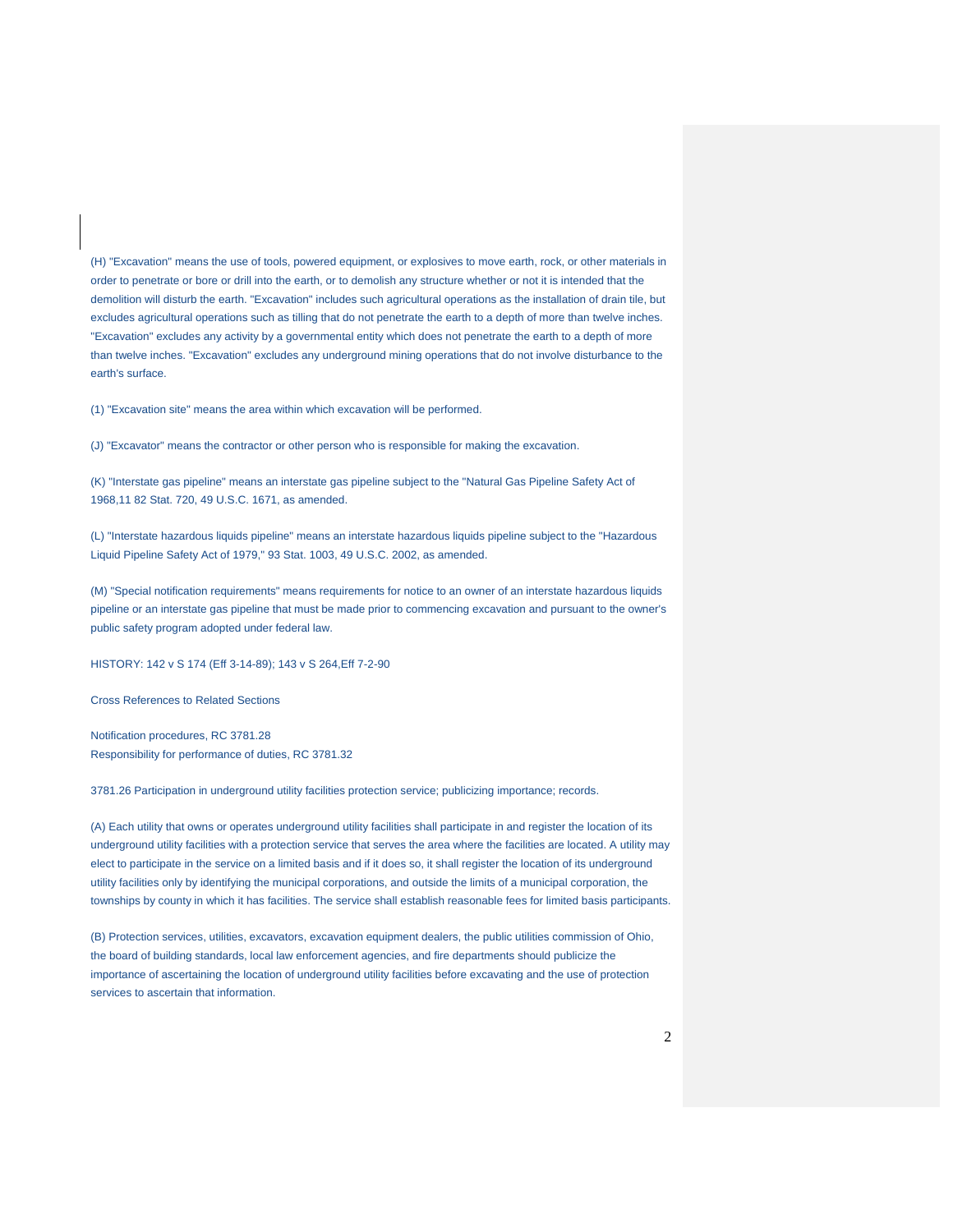(C) A protection service shall maintain records of notifications received from developers, designers, and excavators, and of its notifications made to utilities, developers, designers, and excavators, under sections 3781.27 and 3781.28 of the Revised Code. The records of a protection service shall identify by reference number, the notifications it received regarding a proposed excavation site, the notifications it provided regarding a proposed excavation site, and the date and time of each notification.

HISTORY: 142 v S 174. Eff 3-14-89. See provisions, 3, 4 of SB 264 (143 v-) following RC 3781.28.

Cross References to Related Sections Definitions, RC 3781.25. Responsibility for performance of duties, RC 3781.32.

Ohio Administrative Code Underground utility protection service registration. OAC 4901:1-1-02.

3781.27 Developer/ Designer to notify protection service of intended excavation; duties of utility and developer.

Sections 3781.27 to 3781.32 do not apply to "public improvements" as defined in section 153.64 of the Revised Code

(A) In order to ascertain the name of each utility with underground utility facilities located at the proposed excavation site and the types and approximate location of those facilities based on records of the utility, any *developer/designer/designer/designer/designer/designer/designer/designer/designer/designer/designer/designer/designer/de* who is planning a project. that will require excavation shall notify the protection service of the location of the proposed excavation site.

(B) Except in the case of limited basis participants, the protection service shall provide notice of the proposed excavation to each participant in the service that has underground utility facilities in the area of the proposed excavation site. In the case of limited basis participants, the protection service shall notify the developer/designer of the name of each limited basis participant with underground utility facilities within the municipal corporation or township and county of the proposed excavation site, and the developer/designer shall contact the utility

(C) Each utility that has any underground utility facilities in the area of the proposed excavation site shall notify the developer/designer of the approximate locations and description of the utility's underground utility facilities located at the proposed excavation site or that the utility does not have any underground utility facilities at the site. . If physical markings are requested, the owners of underground utility facilities within the construction area shall provide the location of all underground utility facilities (excluding services to single family, two, three, or four unit residences) by locates in accordance with the Ohio Universal Marking Standards, within ten (10) business days from receipt of the locate request. If the owner of an underground utility facility provides digital and/or paper drawings that are drawn to scale and includes locatable items, such as, back of curb, sidewalk, edge of pavement, centerline of ditch, property lines, and depict the location of the underground utilities, physical markings are not required. The utility shall make this notification within ten days of receiving a notice under division (B) of this section or by a later date acceptable to the developer and the utility. In the case of an interstate hazardous liquids pipeline or an interstate gas pipeline, the utility also shall provide written notice to the developer/designer of any special notification requirements.

**Deleted:** 

Deleted: **developer** 

**Deleted:** de

**Deleted: develope** 

**Deleted:** de

**Deleted:** or that the utility does not have any underground utility facilities at the site. underground utility facilitie

**Deleted:** de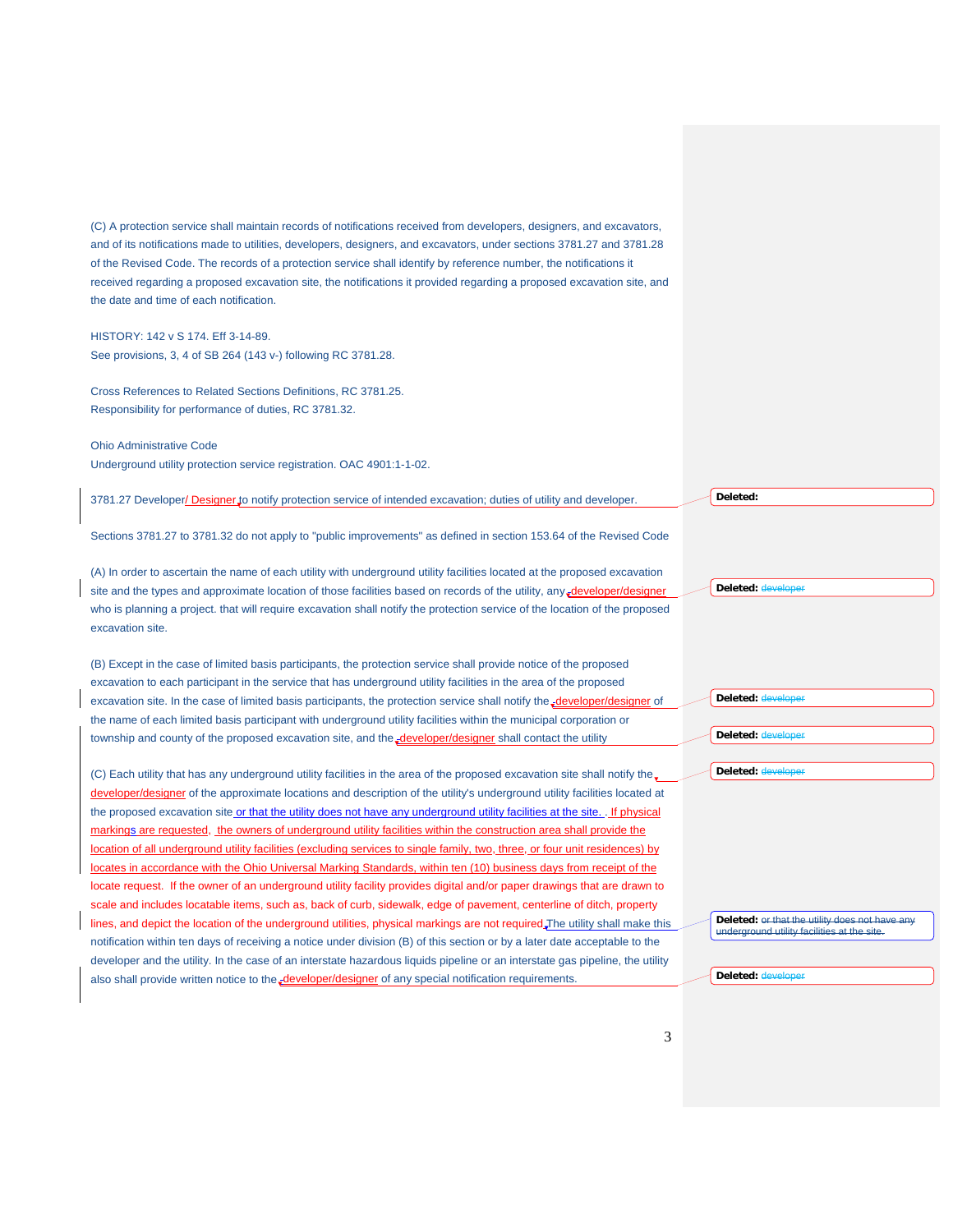(D) The utility shall determine if any relocation, support, or removal, or protective steps beyond those described in divisions (A) to (D) of section 3781.30 of the Revised Code are required in order to prevent disturbance or interference with the underground utility facilities during excavation. The utility shall determine whether it will permit. the developer/designer to make those adjustments, and, if the adjustments are to be made by the utility, a reasonable amount of time necessary to make those adjustments.

(E)(1) Based on the information provided pursuant to division (C) of this section, the developer/designer shall indicate the approximate locations of underground utility facilities either on or with the plans prepared for the project. The developer/designer shall include with the plans the names, addresses, and telephone numbers of utilities with underground facilities at the excavation site, indicating which utilities are limited basis participants; the name and telephone number of the protection service; and any required adjustments as described in division (D) of this section, including reasonable time necessary for the utility to make those adjustments. In the case of an interstate hazardous liquids pipeline or an interstate gas pipeline, the *developer/designer* also shall include any special notification requirements.

 $(2)(a)$  Except as otherwise provided in division  $(E)(2)(b)$  of this section, the **developer/designer** shall provide the plans to the excavator before excavation begins. If the **developer/designer** does not prepare written plans or have any written plans prepared, he shall other wise provide the approximate locations, identifying information on the utilities, information on required adjustments, and any special notification requirements to the excavator before excavation begins.

(b) When the **developer/designer** is a utility, he shall provide either the plans or the approximate location, identifying information on the utilities, information on required adjustments, and any special notification requirements to the excavator before excavation begins.

(3) The **developer/designer** shall design the project taking into account the approximate location of existing underground utility facilities in order to prevent, as far as is practicable, disturbance or interference with those facilities.

(4) When a project includes installation of new underground utility facilities, the developer/designer shall attempt to design the installation so that at least a twelve inch clearance is provided between the facilities. No facility shall be installed with less than a twelve inch clearance unless the owners of existing facilities are notified prior to installation.

(F)(1) This section does not apply in the case of a utility making emergency repair to its own underground utility facility.

(2) This section does not apply in the case of the owner of the types of real property identified in divisions (C)(1) to (4) of section 3781.25 of the Revised Code, unless the owner employs a designer to make written plans for work that will involve excavation. If the owner employs a designer, the designer shall contact the utility protection service and utilities that are limited basis participants in accordance with divisions (A) and (B) of this section, and shall include in or with the plans the information required under division (E) of this section. The owner shall provide that information to the excavator.

Deleted: **dev** 

**Deleted:** developer

**Deleted:** developer

**Deleted:** developer

**Deleted:** developer **Deleted:** developer

**Deleted:** developer

**Deleted:** developer

**Deleted:** developer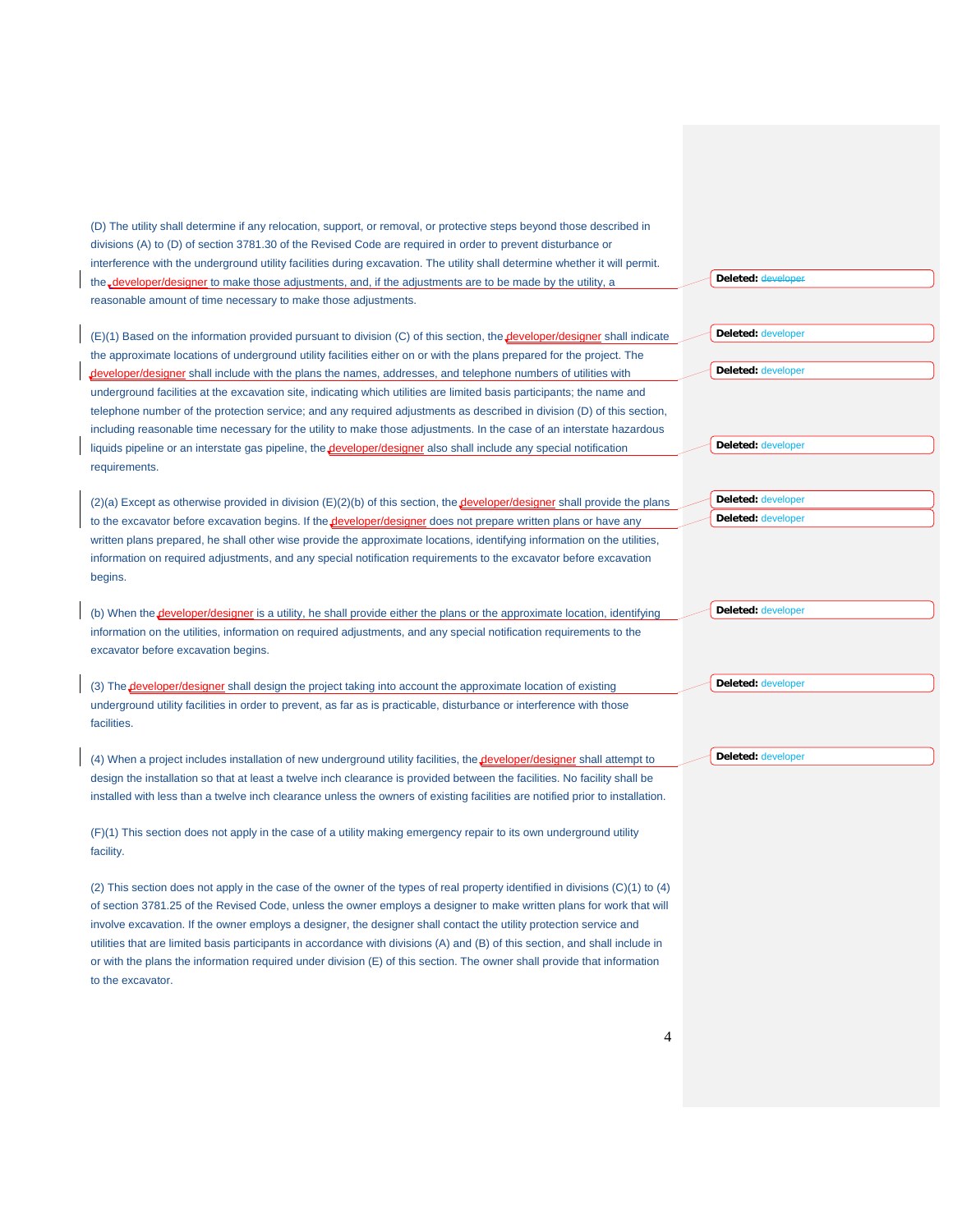HISTORY: 142 v S 174. Eff 3-14-89. See provisions 3, 4 of SS 264 (143 v -) following RC 3781.28.

Cross Reference to Related Sections Definitions, RC 3781.25.

Notification procedures, RC 3781.28. Records of Notification procedures to be maintained by protection service, RC 3781.26. Responsibility for performance of duties, RC 3781.32.

3781.28 Excavator to notify service or pipeline owner; utility emergency repairs.

(A) Except as otherwise provided in divisions (C), (D), (E), and (F) of this section, at least forty eight hours but not more than ten days before commencing excavation, the excavator shall notify the protection service of the location of the excavation site and the date on which the excavation is planned to commence.

(B) On receipt of notice under division (A) of this section, the service shall provide to each utility with underground utility facilities located at the excavation site, notice of the proposed excavation, except that in the case of a limited basis participant in the service, the service shall notify the excavator of the name of each limited basis participant with underground utility facilities located in the municipal corporation or township and county of the proposed excavation site, and the excavator shall notify the limited basis participant of the proposed excavation at least forty eight hours but not more than ten days before commencing excavation. The excavator may make this notification by telephone.

(C) in the case of an interstate hazardous liquids pipeline or interstate gas pipeline, the excavator shall comply with the special notice requirements of the public safety program of the owner of the pipeline as indicated in the plans or otherwise provided to the excavator in accordance with division (E) or (F)(2) of section 3781.27 of the Revised code.

(D) if it has been determined pursuant to division (D) of section 3781.27 of the Revised Code that relocation, support, removal, or protective steps are necessary, the excavator shall provide earlier notice to the utility in order to provide the utility with reasonable time to coordinate making the adjustments with actual excavation.

(E) if an excavation will cover a large area and will progress from one area to the next over a period of time, the excavator shall provide notice of excavation for segments of the excavation as the excavation progresses in order to coordinate the marking of approximate locations with actual excavation.

(F)(1) in the case of a utility that is making an emergency repair to its own underground utility system or a governmental entity making an underground emergency repair to traffic control devices, as defined in section 4511.01 of the Revised Code, used on any street or highway under the entity's jurisdiction, the utility or governmental entity shall notify the protection service and each limited basis participant of the excavation site. This notice need not occur before commencing excavation.

(2) in the case of an excavation at the site of real property of the type described in divisions (C)(1) to (4) of section 3781.25 of the Revised Code;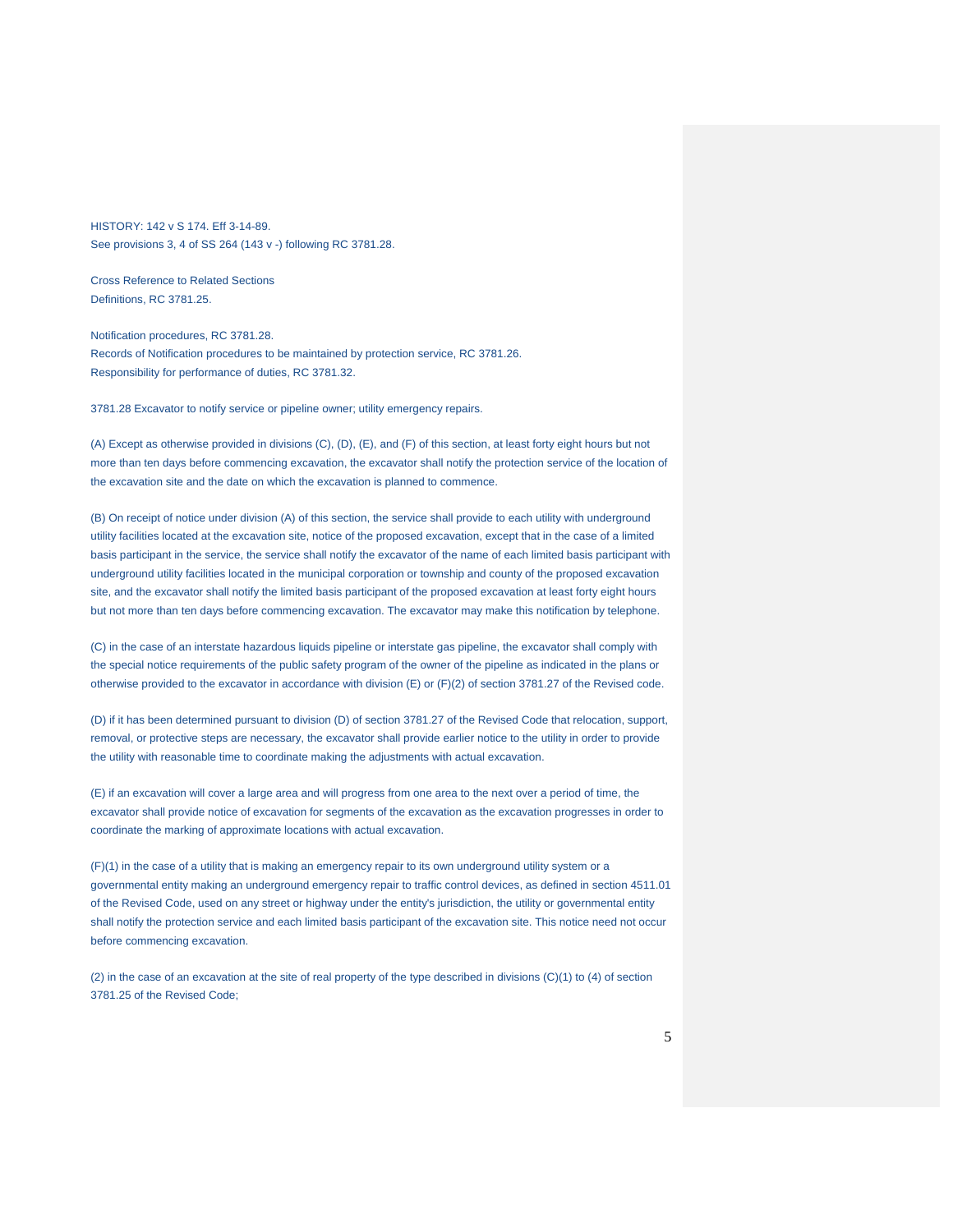(a) If the owner of the property is the excavator, this section does not apply unless the excavation is planned for an area where a utility easement is located or a public right-of-way;

(b) if the owner of the property employs an excavator, the excavator shall comply with the requirements of this section. If the owner did not employ a designer to make written plans, the excavator shall provide the notice required under this section to the protection service and to each utility that is a limited basis participant in the protection service that has underground utility facilities within the municipal corporation or township and county of the excavation site, as indicated by the protection service.

#### HISTORY: 142 v S 174(Eff 3-14-89); 143 v S 264.Eff 7-2-90

The provisions of 3, 4 of SB 264(143 v-) read as follows: Section 3. The versions of sections 3781.26, 3781.27, and 3781.28 of the Revised Code as amended by Sections 2, 3, and 4 of Sub. S.B. 174 of the 117th General Assembly that are to be effective on January 1, 1991, are hereby repealed. Section 4. It is the intent of this act to prevent the amendment of sections 3781.26, 3781.27, and 3781.28 of the Revised Code by Sections 2, 3, and 4 of Sub. S.B. 174 of the 117th General Assembly that was to have taken effect on January 1, 1991.

Cross References to Related Sections Definitions, RC 3781.25. Exceptions, RC 3781.27. Records of notifications to be maintained by protection service, RC 3781.26. Responsibility for performance of duties, RC 3781.32. Utility shall locate and mark underground utility facilities within forty eight hours, RC 3781.29.

#### 3781.29 Utility to mark location of facilities or give notice of no facilities at site.

(A)(1) Except as otherwise provided in division.(A)(2) of this section, within forty eight hours of receiving notice under section 3781.28 of the Revised Code, each utility shall locate and mark the approximate location of its underground utility facilities at the excavation site. If a utility does not mark its underground utility facilities or contact the excavator within forty eight hours of receiving notice under section 3781.28 of the Revised Code, the utility is deemed to have given notice that it does not have any facilities at the excavation site if the utility cannot accurately mark the approximate location, the utility shall mark the approximate location to the best of its ability, notify the excavator that the markings may not be accurate, and provide additional guidance to the excavator in locating the facilities as needed during the excavation.

(2) In the case of an interstate hazardous liquids pipeline or an interstate gas pipeline, the owner of the pipeline shall locate and mark the approximate location of its pipeline within the time frame established in the public safety program of the owner.

(B) Unless a facility actually is uncovered or probed by the utility, any indications of the depth of the facility shall be treated as estimates.

(C) A utility shall mark the approximate location of its underground facilities using the following color codes: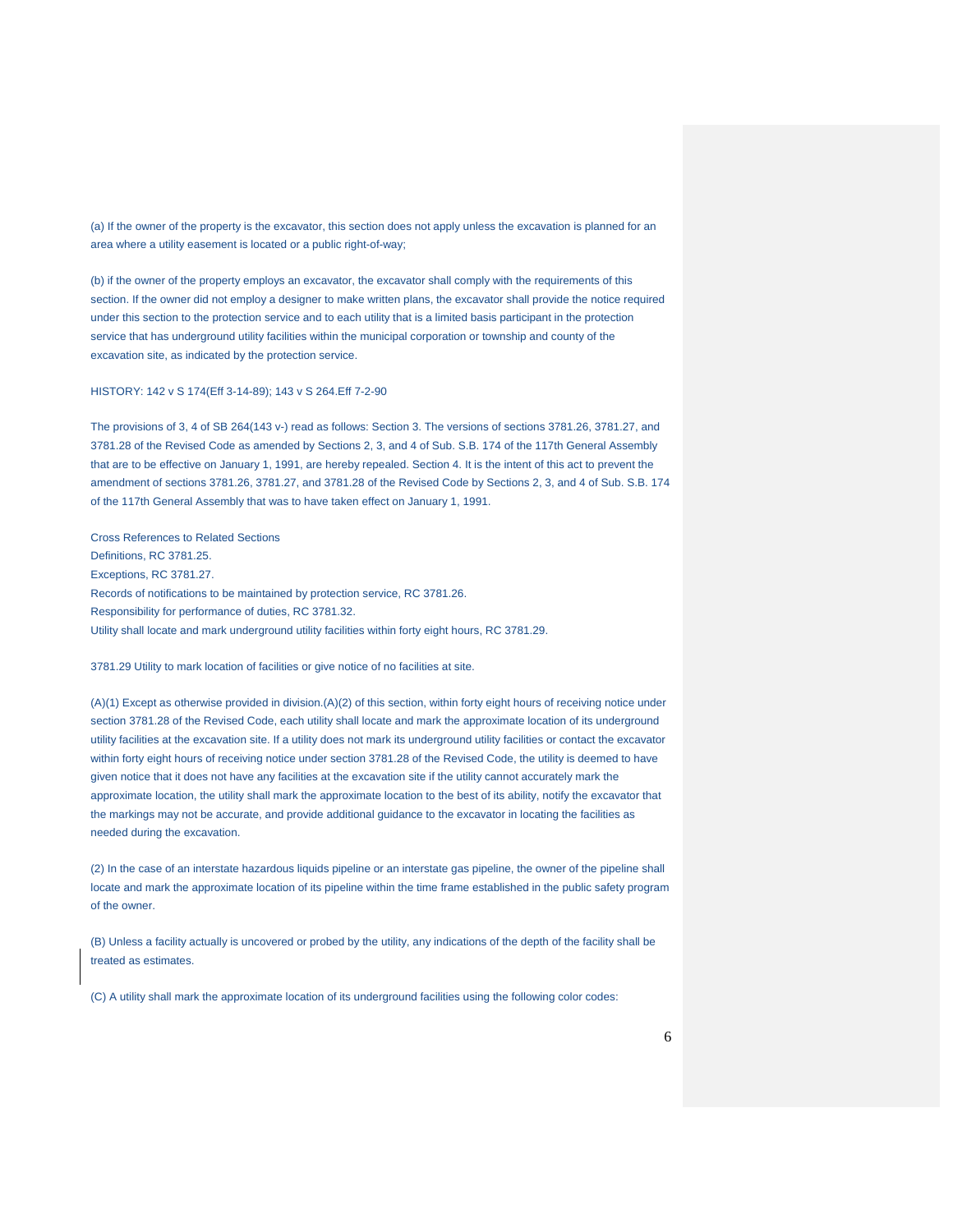Type of Underground Color Utility Facility

Electric power transmission and distribution - Safety red

Gas transmission and distribution - High visibility Safety yellow

Oil transmission and distribution - High visibility Safety yellow

Dangerous materials, product lines, and steam lines - High visibility Safety yellow

Telephone and telegraph systems - Safety alert orange

Police and fire communications - Safety alert orange

Cable television - Safety alert orange

Water systems - Safety precaution blue

Slurry systems - Safety precaution blue

Sewer lines - Safety green

(D) Proposed construction or excavation markings shall be made in white.

(E) All markings shall be marked in accordance with the Ohio Universal Marking Standards that are on file with the Ohio Utilities Protection Service. Industry representatives holding seats on the Ohio Utilities Protection Service board will review the marking standards on a bi-annual basis.

HISTORY: 142 v S 174(Eff 3-14-89);143 v S 264.Eff 7-2-90

Cross References to Related Sections Definitions, RC 3781.25 Exceptions, RC 3781-27 Responsibility for performance of duties, RC 3781.32 Utility may request prior notice of actual commencement of excavation, RC 3781.31.

3781.30 Duties during excavation

When making excavations, the excavator shall do all of the following:

(A) Maintain reasonable clearance between any underground facility and the cutting edge or point of powered equipment;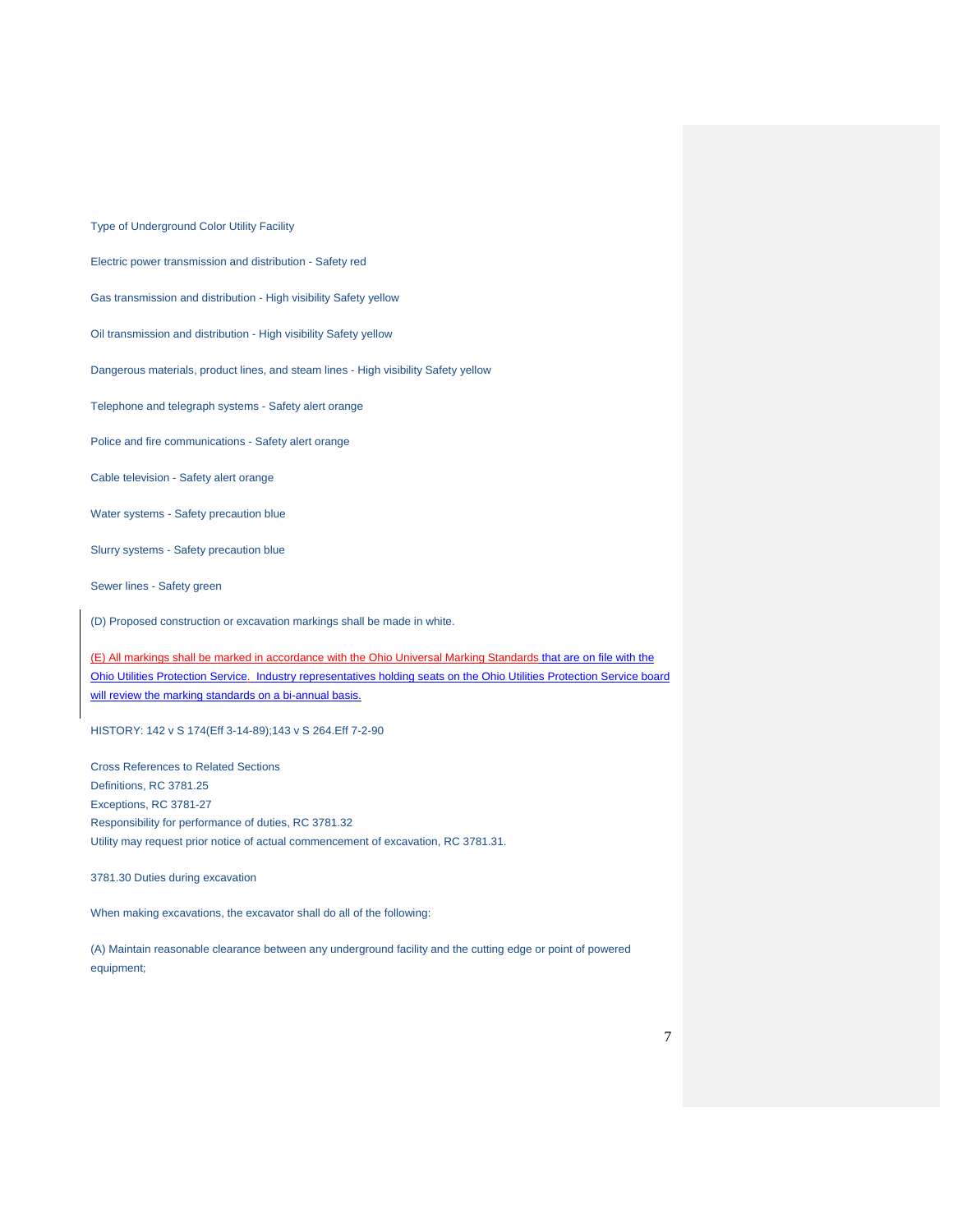(B) Protect and preserve the markings of approximate locations of underground utility facilities until those markings are no longer required for proper and safe excavations;

(C) When approaching underground utility facilities while excavating with powered equipment, require an individual other than the equipment operator, to look for any sign of the underground utility facility;

(D) Conduct the excavation in the vicinity of the underground utility facility in a careful and prudent manner, excavating by hand, if necessary, to determine the precise location of the facility and to prevent damage;

(E) As soon as any damage is discovered, including gouges, dents, or breaks to coatings, cable sheathes, and cathodic protection anodes or wiring, report the type and location of the damage to the utility and permit the utility a reasonable amount of time to make necessary repairs;

(F) Immediately report to the utility and, if necessary, to the appropriate law enforcement agencies and fire departments, any damage to an underground utility facility that results in escaping flammable, corrosive, explosive, or toxic liquids or gas, and take reasonable appropriate actions needed to protect persons or property and to minimize safety hazards until those agencies and departments and the utility arrive at the scene.

HISIRORY: 142 v S 174.Eff 3-14-89

Cross References to Related ions Definitions, RC 3781.25.

Exceptions, RC 3781-27. Responsibility for performance of duties, RC 3781.32.

3781.31 Notice of actual commencement of excavation or of removal of markings.

(A) When a utility marks the approximate location of its underground utility facilities in accordance with division (A) of section 3781.29 of the Revised Code, the utility may request that the excavator provide prior notice to the utility of the actual commencement of the excavation. An excavator that receives a request for notice under this division shall provide the notice to the utility at least twenty four hours prior to the commencement of excavation. The excavator may make this notice by telephone.

(B) if the markings of approximate locations made under section 3781.29 of the Revised Code are destroyed or removed before excavation is completed, the excavator shall notify the utility that the markings have been destroyed or removed, and the utility shall remark the approximate locations within forty eight hours of the notice.

HISTORY: 142 v S 174. Eff 3-14-89.

Cross References to Related Sections Definitions, RC 3781.25. Exceptions, RC 3781-27. Responsibility for performance of duties, RC 3781.32.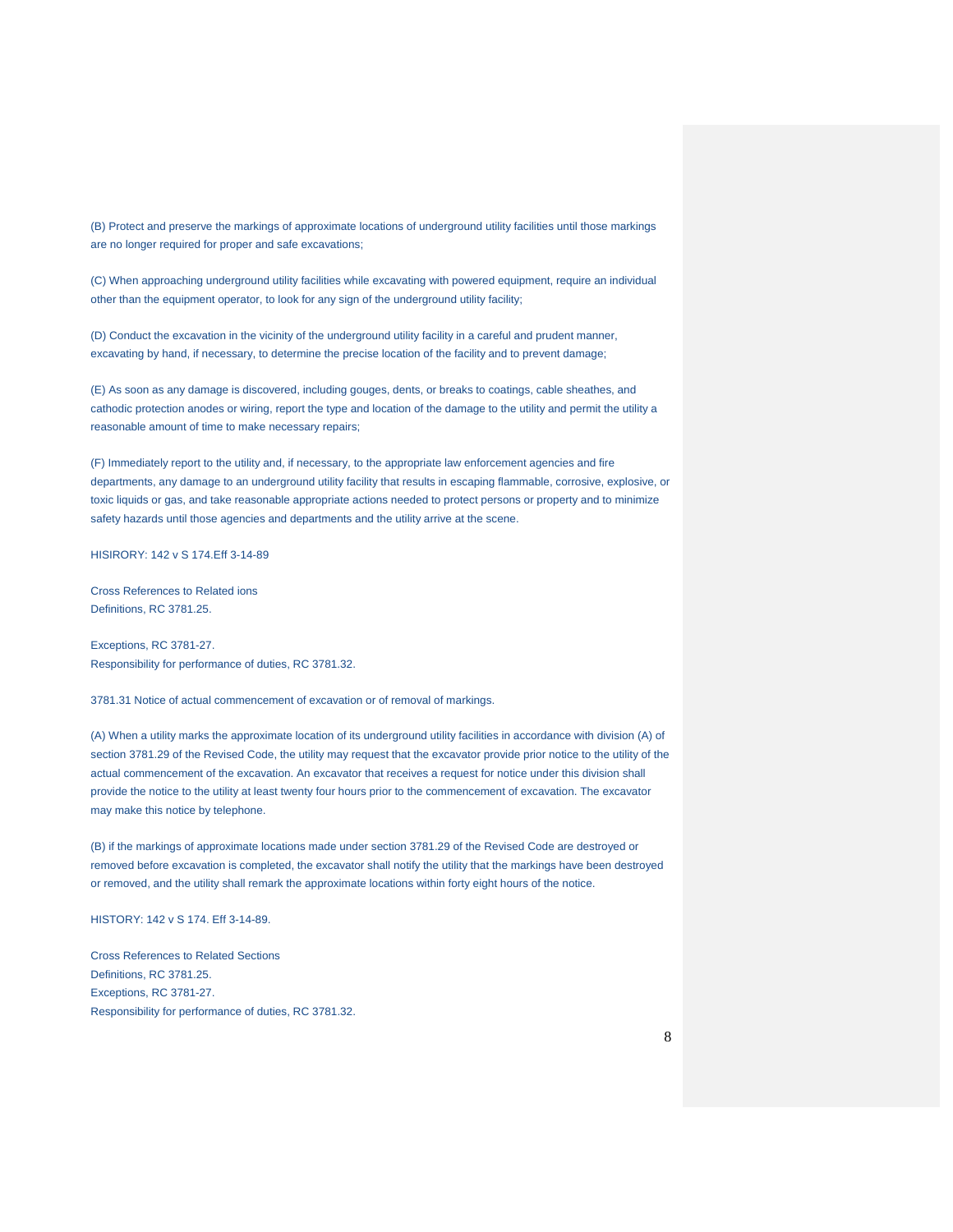3781.32 Facilities within right-of-way; developer/designers duties non delegable; relocation of facilities.

(A) Any connections or tie-ins to existing utility services within a public right-of-way shall comply with permit requirements of the public agency that has jurisdiction over the right-of-way.

(B) A<sub>rdesigner/developer shall not require, as a condition for entering into a contract for a project that will require</sub> excavation, that responsibility for performance of duties imposed under sections 3781-25 to 3781.32 of the Revised Code shall be assumed by a person other than the person on whom those duties are imposed under those sections. This division does not prohibit a utility from entering into any contract for the performance of duties that are imposed on a utility under those sections.

(C) Nothing in sections 3728-25 to 3728.32 of the Revised Code shall be construed to require a utility to relocate its underground utility facilities located at an excavation site.

HISTORY: 142 v S 174. Eff 3-14-89. So in enrolled bill. Was 3781.25 to 3781.32 intended?

Cross References to Related Sections Definitions, RC 3781.25. Exceptions, RC 3781.27.

3781.51 to 3781.53 Repealed, 140 v S 282, 2 ERC 3785.01 to 3785.03. 134 v H 1172; RC 3781.51 to 3781.53, 135 v H 186).

Eff 7-4-84. These sections concerned safety glazing materials.

3781.99 Penalty

Whoever violates division (G) of section 3781.11I[3781.11.1] of the Revised Code shall be issued a warning for a first offense; on each subsequent offense the person shall be fined twenty five dollars for each parking location that is not properly marked or whose markings are not properly maintained.

HISTORY: 144 v H 73. Eff 9-25-91

LEGAL ENCYCLOPEDIAS AND AJR

OJur 2d: 36, Mechanics' Liens 192; 45, Public Works and Contracts 120; 48, Schools 206; 49, State of Ohio 23

153.64 Underground utility facilities; identification before construction of public improvement

(A) As used in this section:

**Deleted:** developer

**Deleted:** developer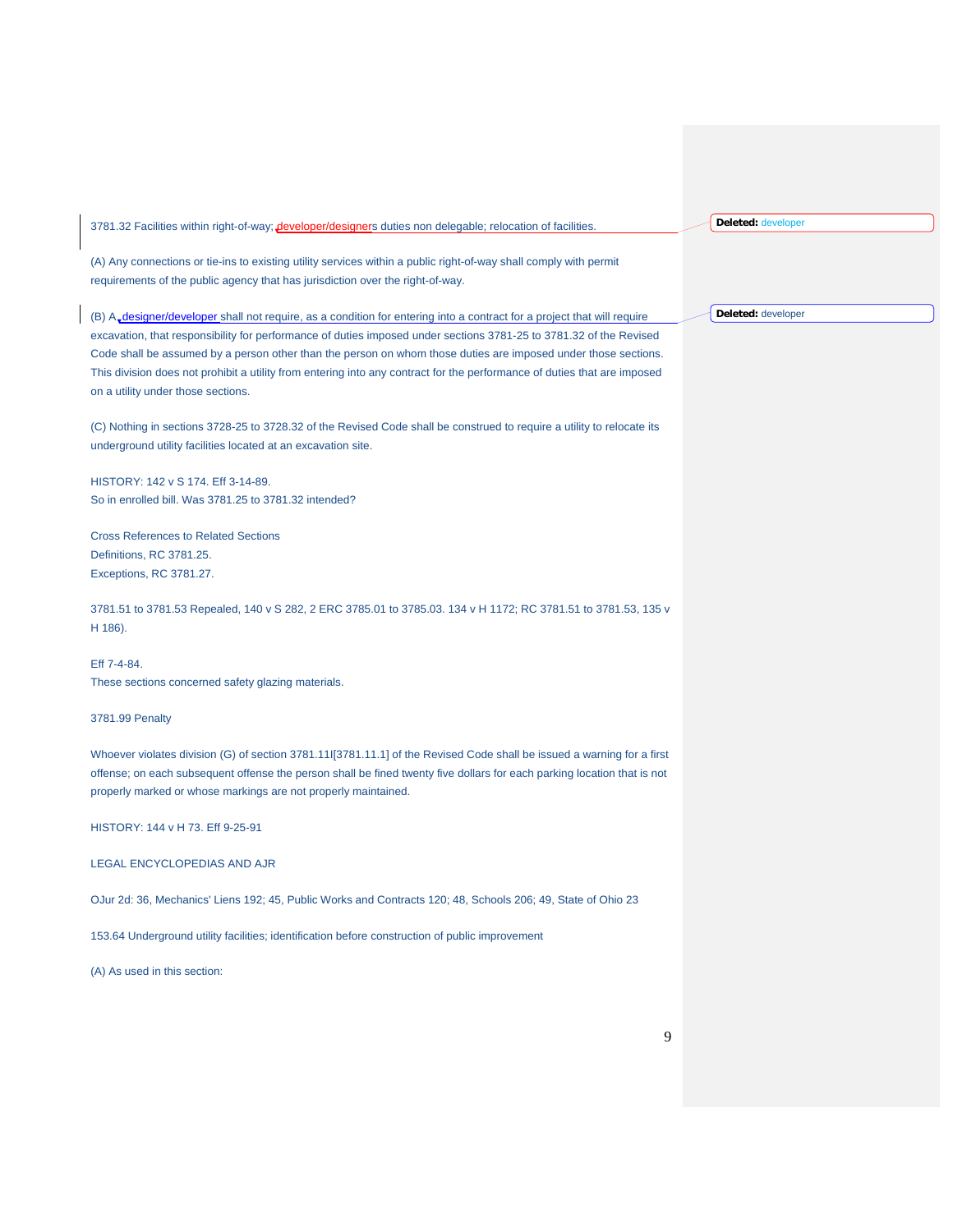(1) "Public improvement" means any construction, reconstruction, improvement, enlargement, alteration, or repair of a building, highway, drainage system, water system, road, street, alley, sewer, ditch, sewage disposal plant, water works, and all other structures or works of any nature by a public authority.

(2) "Public authority" includes the state, or a county, township, municipal corporation, school district, or other political subdivision, or any public agency, authority, board, commission, instrumentality, or special district of or in the state or a county, township, municipal corporation, school district, - other political subdivision or designer/developer a behalf of the public authority.

(3) "Underground utility facilities" include any item buried or placed below ground or submerged under water for use in connection with the storage or conveyance of water or sewage; or electronic telephonic, or telegraphic communications; electricity; electric energy; petroleum products; manufactured, mixed, or natural gas; synthetic or liquefied natural gas; propane gas; or other substances.

"Underground utility facilities" includes, but is not limited to, all operational underground pipes, sewers, tubing, conduits, cables, valves, lines, wires, manholes, and attachments, whether owned by any public or private or profit or nonprofit persons firm, partnership, company, corporation, joint stock association, joint venture, or voluntary association, wherever organized or incorporated except for a private septic system in a single or double family dwelling utilized only for that dwelling and not connected to any other system.

(4) "Underground utility protection service" means a notification center not an owner of an underground utility facility [sic], existing for the purpose of receiving notice from public authorities and from other persons that plan to prepare plans and specifications for, or engage in, public improvements involving digging, blasting, excavating, or other underground construction activities and distributing this information to its members. "Registered underground utility protection service" means an underground utility protection service registered with the secretary of state and the public utilities commission of Ohio pursuant to division (F) of this section.

(5) "Owner of underground utility facility" does not include telephone companies classified as medium or small under rule 4901-7-01 of the Ohio Administrative Code, owners of pipelines that conduct liquid petroleum products, or cable television companies as defined in division (B) of section 505.90 of the Revised Code to the extent that it requires membership in an underground utility protection service.

(6) "Construction area" means the area delineated on the plans and specifications for the public improvement within which the work provided for in the contract will be performed.

(B) In any public improvement which may involve underground utility facilities, the public authority shall, prior to preparing plans and specifications, contact the registered underground utility protection services and the owners of underground utility facilities that are not members of a registered underground utility protection service for the existence and location of all underground utility facilities within the construction area. If physical markings are requested, the owners of underground utility facilities within the construction area shall provide the location of all underground utility facilities (excluding services to single family, two, three, or four unit residences) by locates in accordance with the Ohio Universal Marking Standards, within ten (10) business days from receipt of the locate request. If the owner of an underground utility facility provides digital and/or paper drawings that are drawn to scale **Deleted:** .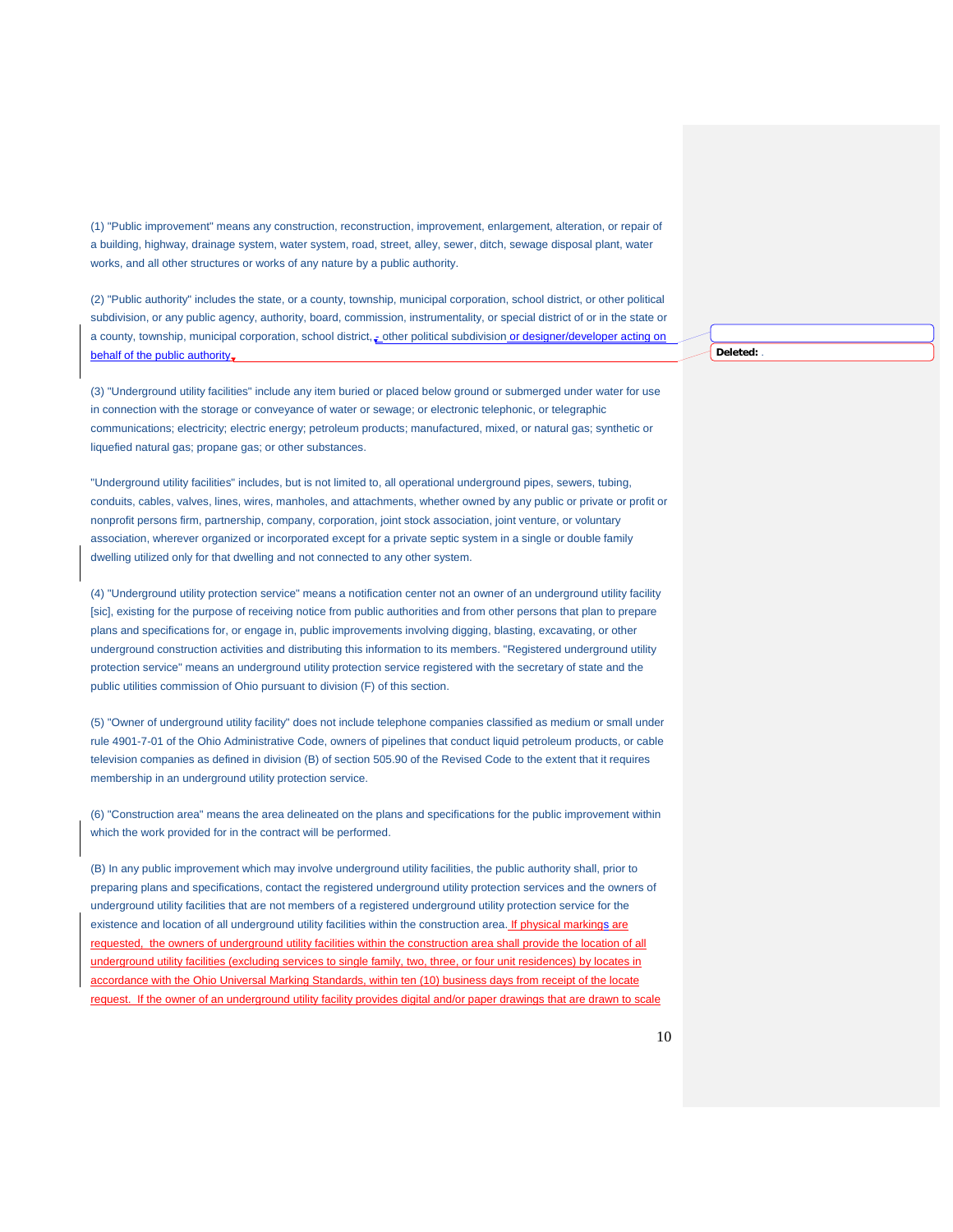and includes locatable items, such as, back of curb, sidewalk, edge of pavement, centerline of ditch, property lines, and depict the location of the underground utilities, physical markings are not required. The public authority shall include, in the plans and specifications for such improvement, the identity and location of the existing underground utility facilities located in the construction area as provided to the public authority by the owner of the underground utility facility and the name, address, and telephone number of each owner of any underground utility facilities in the construction area that does not subscribe to a registered underground utility protection service. Any anticipated temporary or permanent relocation of underground utility facilities deemed necessary by the public authority shall be negotiated or arranged by the public authority with the owners of the underground utility facilities prior to the start of construction. If a temporary or permanent relocation of utility facilities is necessary, the owner of the underground utility facility shall be given a reasonable time to move such utility facilities unless the contractor to whom the contract for a public improvement is awarded agrees with the owner of the underground utility facility to coordinate relocation with construction operations. The public authority shall, within ten calendar days after award of a contract for a public improvement, notify in writing all owners of underground utility facilities known to be located in the construction area of the public improvement of the name and address of the contractor to whom the contract for the public improvement was awarded. Where notice is given in writing by certified mail, the return receipt, signed by any person to whom the notice is delivered, shall be conclusive proof of notice.

(C) The contractor to whom a contract for a public improvement is awarded shall, at least two working days, excluding Saturdays, Sundays, and legal holidays, prior to commencing construction operations in the construction area which may involve underground utility facilities, cause notice to be given to the registered underground utility protection services and the owners of underground utility facilities shown on the plans and specifications who are not members of a registered underground utility protection service, in writing, by telephone, or in person. Where notice is given in writing by certified mail, the return receipt, signed by any person to whom the notice is delivered, shall be conclusive proof of notice. The owner of the underground utility facility shall, within forty eight hours, excluding Saturdays Sundays, and legal holidays, after notice is received, stake, mark, or otherwise designate the location of the underground utility facilities in the construction area in such a manner as to indicate their course together with the approximate depth at which they were installed. The marking or locating shall be coordinated to stay approximately two days ahead of the planned construction.

(D) If the public authority fails to comply with the requirements of division (B) of this section, and the contractor to whom the work is awarded complies with the requirements of division (C) of this section, and the contractor encounters underground utility facilities in the construction area that would have been shown on the plans and specifications for such improvement had the registered underground utility protection service or owner of the underground utility facility who is not a member of a registered underground utility protection service whose name, address, and telephone number is provided by the public authority been contacted, then the contractor, upon notification to the public authority, is entitled to an increase to the contract price for any additional work that must be undertaken or additional time that will be required and is entitled to an extension of the completion date of the contract for the period of time of any delays to the construction of the public improvement.

In the event of a dispute as to the application of this section, procedures may be commenced under the applicable terms of the construction contract, or if the contract contains no provisions for final resolution of the dispute, pursuant to the procedures for arbitration in Chapter 2711. of the Revised Code.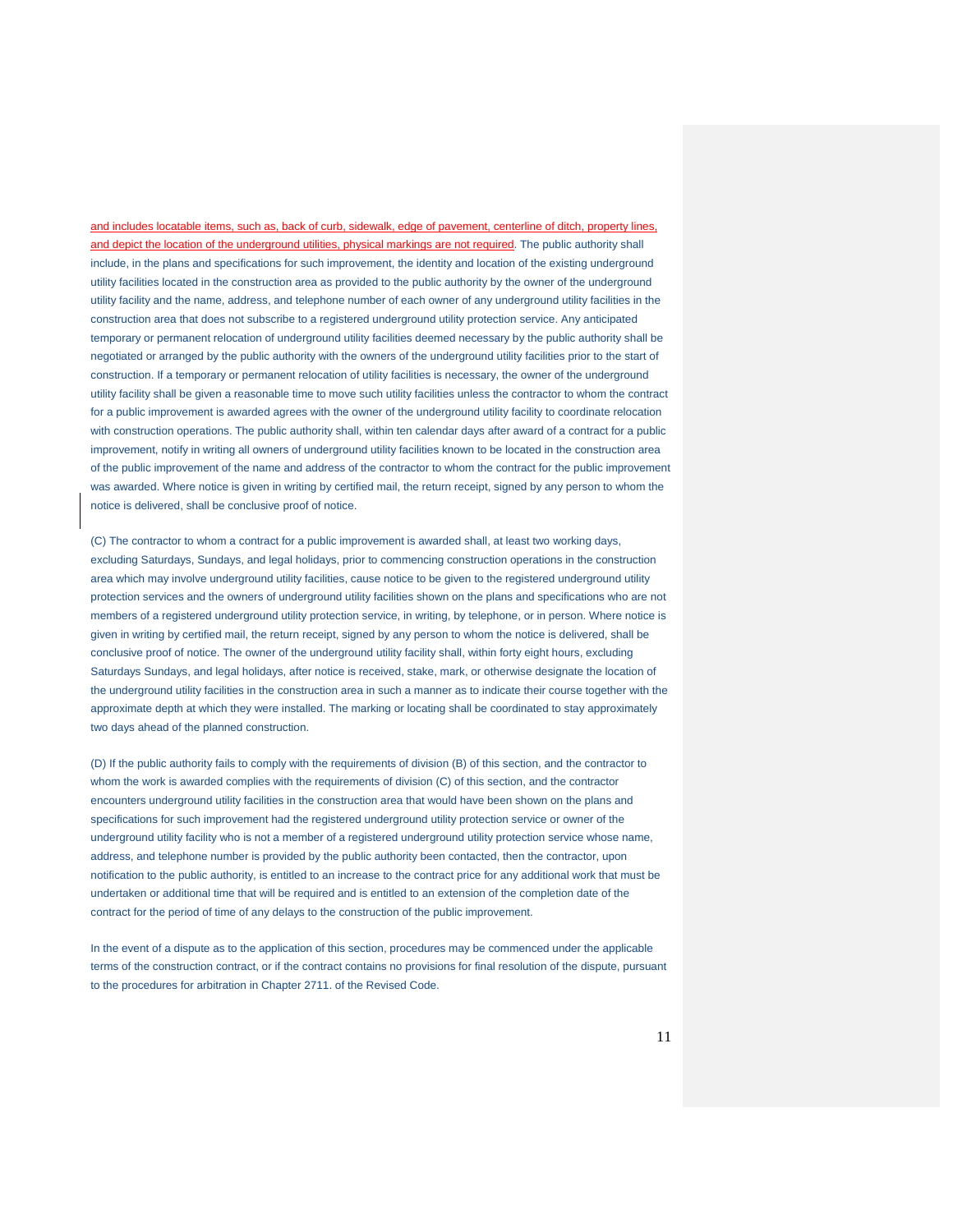This section does not affect rights between the contractors and the public authority for any increase in contract price or additional time to perform the contract when the public authority complies with division (B) of this section.

Any public authority who complies with the requirements of division (B) of this section and any contractor who complies with the requirements of division (C) of this section shall not be responsible to the owner of the underground utility facility if underground utility lines are encountered not as marked in accordance with the provisions of division (C) of this section by the owner of the underground utility facility, unless the contractor has actual notice of the underground utility facility. Except as noted in this division, this section does not affect rights between the contractor and the owner of the underground utility facility for failure to mark or erroneously marking utility lines. The public authority shall not make as a requirement of any contract for public improvement. any change in responsibilities between the public authority and the owners of the underground utility facilities in connection with damage, injury, or loss to any property in connection with underground utility facilities.

The contractor shall alert immediately the occupants of nearby premises as to any emergency that he may create or discover at or near such premises. The contractor shall report immediately to the owner or operator of the underground facility any break or leak on its lines or any dent, gouge, groove, or other damage to such lines or to their coating or cathodic protection, made or discovered in the course of their excavation.

(E) This section does not affect rights between the public authority and the owners of the underground utility facilities for responsibility for costs involving removal, relocation, or protection of existing underground utility facilities, or for costs for delays occasioned thereby.

(F) An underground utility protection service shall register with the secretary of state and the public utilities commission of Ohio, identifying [sic] its name, address, telephone number, membership, and other pertinent information. The secretary of state and commission shall establish procedures for accepting such registrations and providing information about registrants to public authorities on request.

HISTORY: 1982 H 538, eff. 7-26-82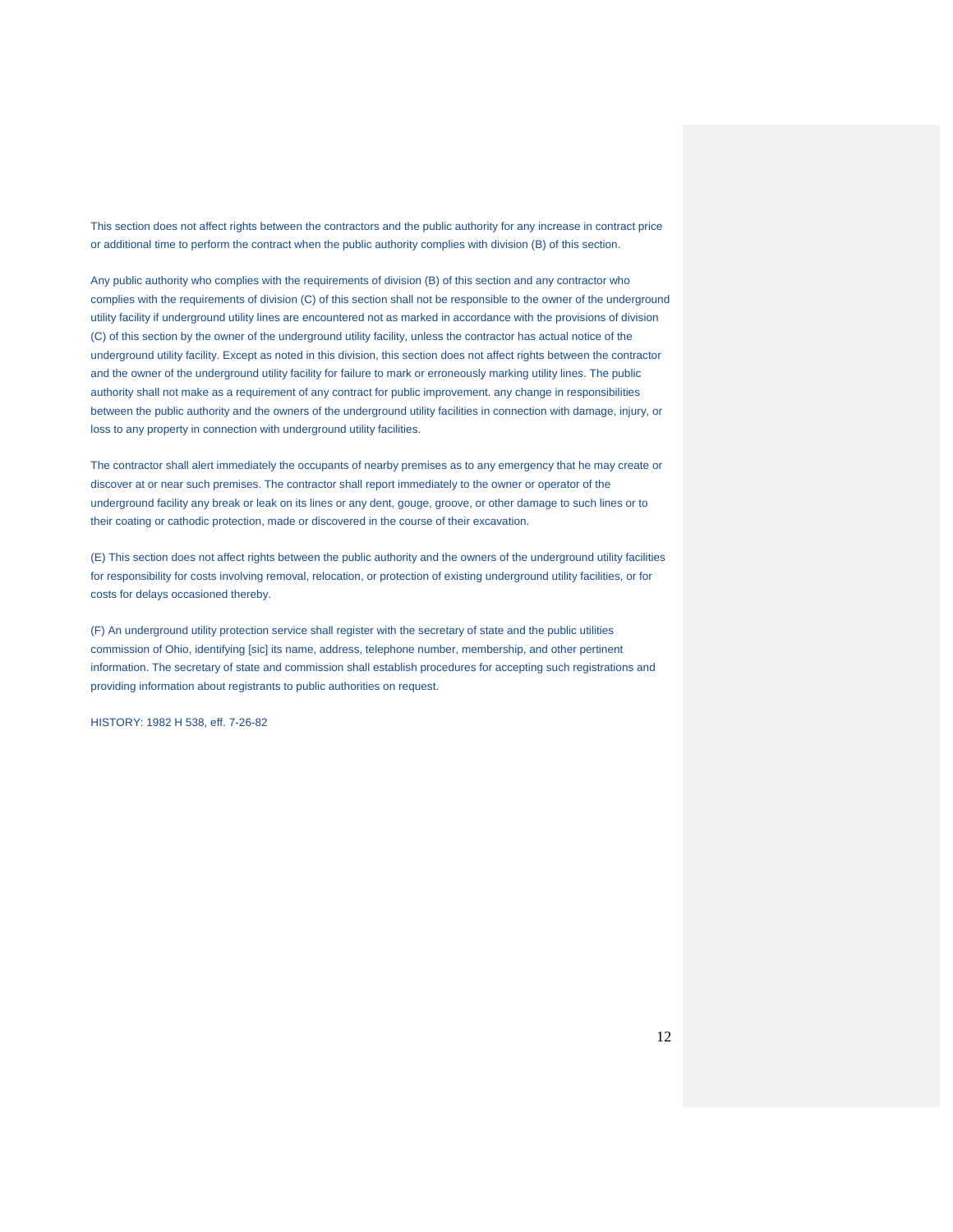# **The Ohio Universal Marking Standards**

#### **Proposed Locate Marks Submitted by the Marking Standards Subcommittee**

### **APWA Colors**

The American Public Works Association recommended color code shall be used to mark the location of underground facilities, temporary survey markings, and site of intended excavation. When utility company representatives mark a location, they use colored flags and/or paint to identify the type of underground service:

Red- Electric Power Lines, Cables, Conduit and Lighting Cables

Yellow- Gas, Oil, Steam, Petroleum, or Gaseous Materials

Orange- Communication, Alarm or Signal Lines, Cables or Conduit

Blue – Potable Water

Purple- Reclaimed Water, Irrigation and Slurry Lines

Green- Sewers and Drain Lines

Pink- Temporary Survey Markings

White- Proposed Excavating

**The Marks**

# *Single/Multiple Facilities*

Underground facilities shall be marked using paint, flags, stakes, whiskers, chalk or other media as appropriate or a combination to identify the facility(s). Marks shall be placed at the beginning and end of the locate and at a minimum interval of two to fifty feet throughout the locate as needed to clearly identify the route of the underground utility.

- 1. Underground utility lines of the same type, in the same trench, owned by the same operator, shall be marked individually.
	- a. When using paint or chalk, where a single underground facility is present it shall be marked by placing a single mark (approximately 1" wide and 12-18" in length) over the approximate center of the facility.
	- b. When using paint or chalk, where multiple single underground facilities are present they shall be marked by placing a single mark (approximately 1" wide and 12-18" in length) over the approximate center of each underground facility.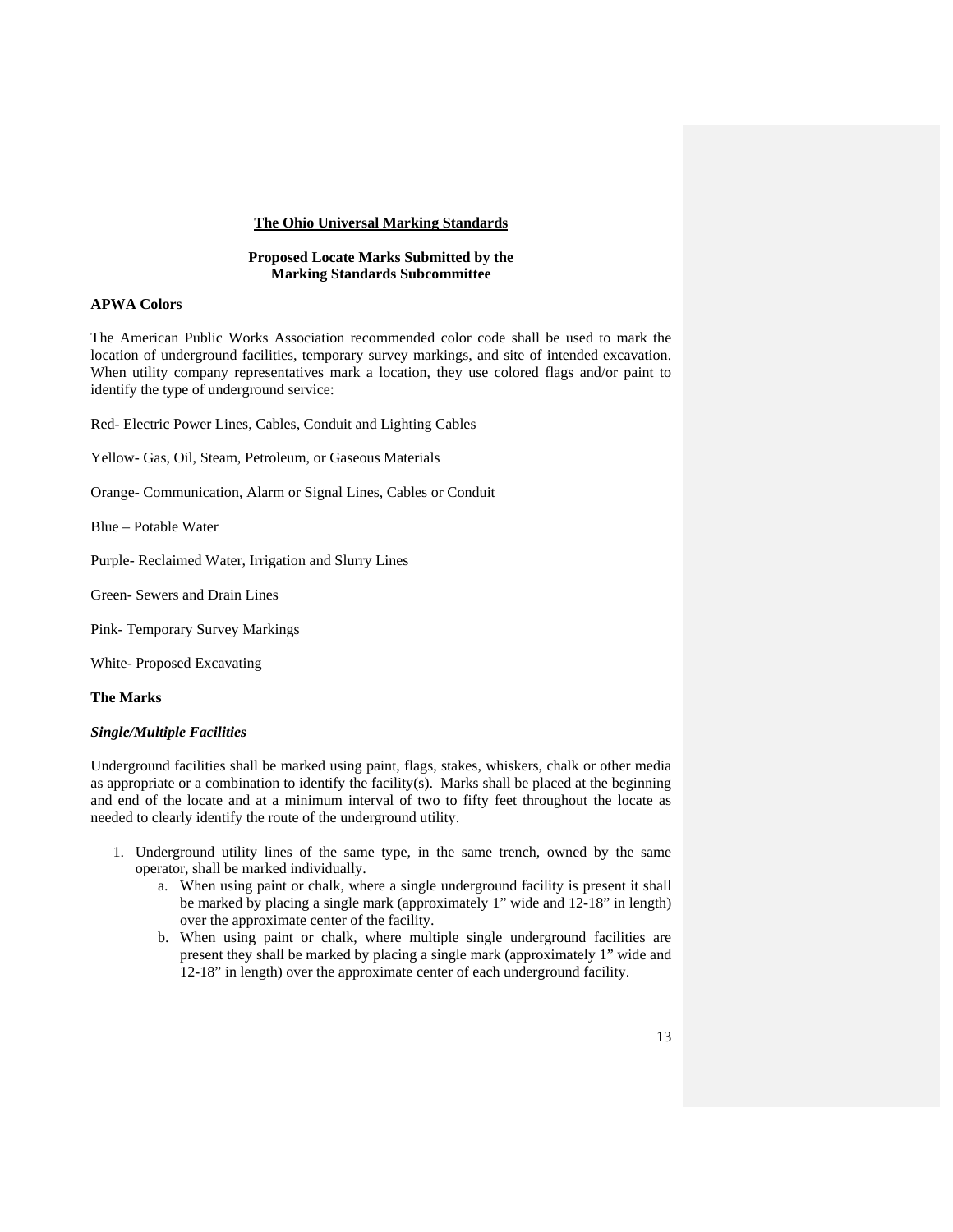2. The term conduit shall be used to describe a single enclosure containing one or more facilities and the term duct bank shall be used for a structure containing two or more conduits. Conduit(s) shall be marked using paint, flags, stakes, whiskers, chalk or other media or combination of, as appropriate to identify the facility(s). Marks shall be placed at the beginning and end of the locate and at a minimum interval of two to fifty feet (50') throughout the locate to clearly identify the conduit/duct bank location, number of conduits and owner. Where multiple conduits, owned and/or operated by different companies, are placed together in a bundle fashion, a duct bank marking symbol shall be used by the first operator marking the facility. Other operators owning facilities within the bundle may choose to verify the marks and add their operator letter designation or they may choose to locate and mark the facility independently.



a) A single conduit shall be marked by placing a single mark over the approximate center of the facility at a minimum interval of two to fifty feet (50'). A diamond shall be placed at intervals within the line of marks to indicate a single conduit. When known, the nominal conduit size shall be indicated in inches.

$$
-\bigl\langle\bigl\langle\bigl\rangle\bigr\rangle^{\text{ATT}}-\bigl\langle\bigl\rangle\bigl\rangle-
$$

b) For conduit banks, the boundaries of the bank shall be marked by placing a single line of marks over the outer edge of the facility at a minimum interval of two to fifty feet (50'). A diamond will be placed within the duct bank boundary marks and the number of conduits within the bank will be placed within the diamond.



### **Markers Appropriate for Area**

Markers used to identify underground facilities shall be appropriate for terrain and site conditions. For example, flags in landscaped areas, snow, or loose soil; and flags, stakes, or whiskers in high traffic areas. It is recommended that when flags are used at the excavation site by the facility owner/locator, the facility owner/operators name is on the flag as well as a contact name and phone number. This contact will be able to assist the excavator if additional information is needed about the location of underground facilities.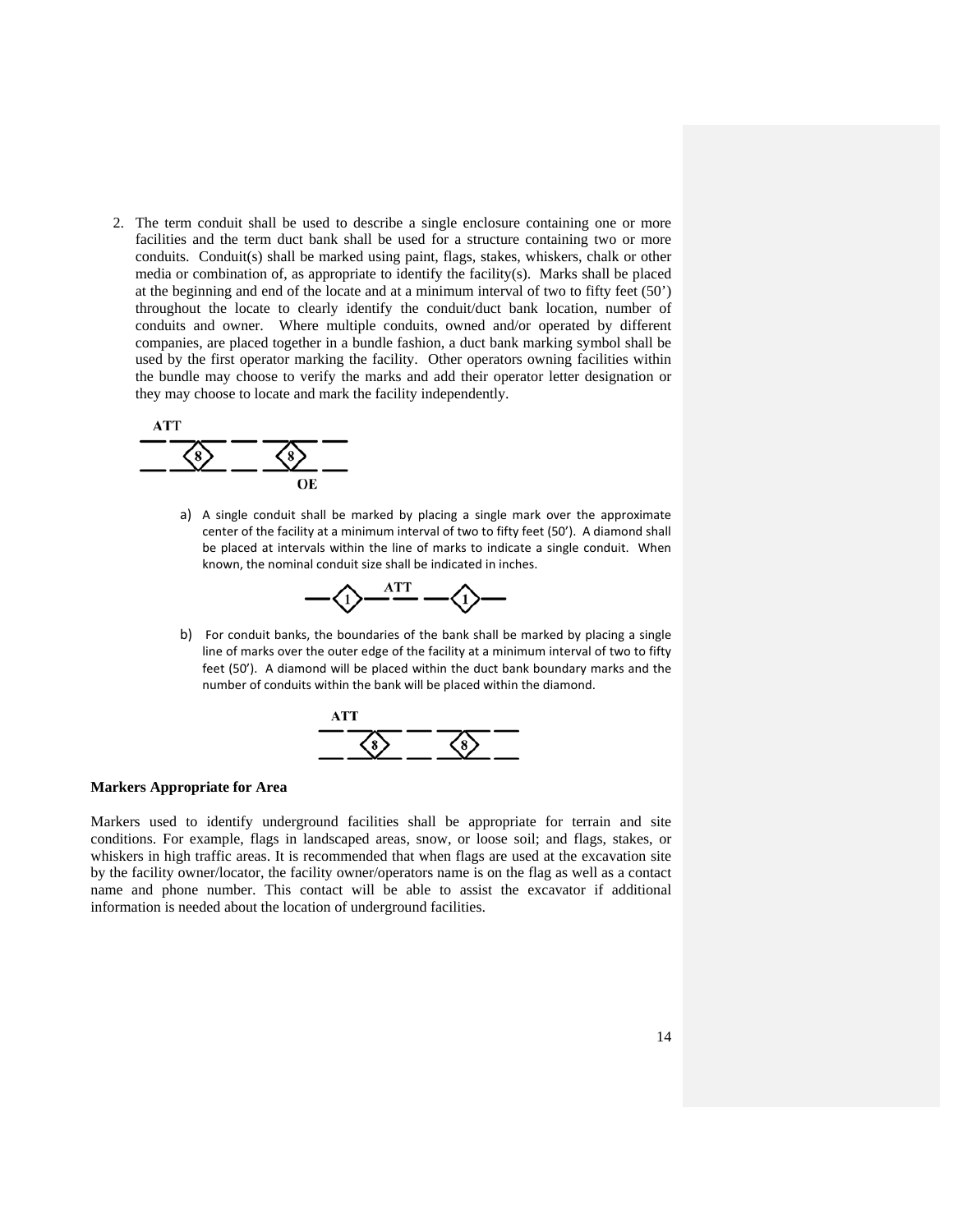# **Identification**

When Marks are placed at the excavation site, the owner/operator of the facility shall be indicated by a company name or abbreviation registered by the owners with the state protection services, in the correct color code using APWA standards. The company name or abbreviation shall be placed at the beginning and end of the locate and at intervals throughout the locate to clearly identify the owner/operator.

OE

#### **Cables**

Underground utility lines of the same type in the same trench owned by the same company shall be marked individually.

**A.** If a single underground facility is present, a single mark shall indicate the location of the facility.

OE

**B.** If multiple underground facilities are present, a single mark for each facility shall be used.

OE

Marks shall be placed at the beginning and the end of the locate and at intervals throughout the locate as needed to clearly identify the owner(s)/operator(s) and any deviation in the route of the underground utility.

# **Indication of facility size or sizes**

1

When known the facility owner/operator shall indicate the size of the facility in inches. If no size is indicated the facility is assumed to be 2"or smaller.

| STL CG | STL CG | 4" STL CG | 4" STL CG |
|--------|--------|-----------|-----------|
|        |        |           |           |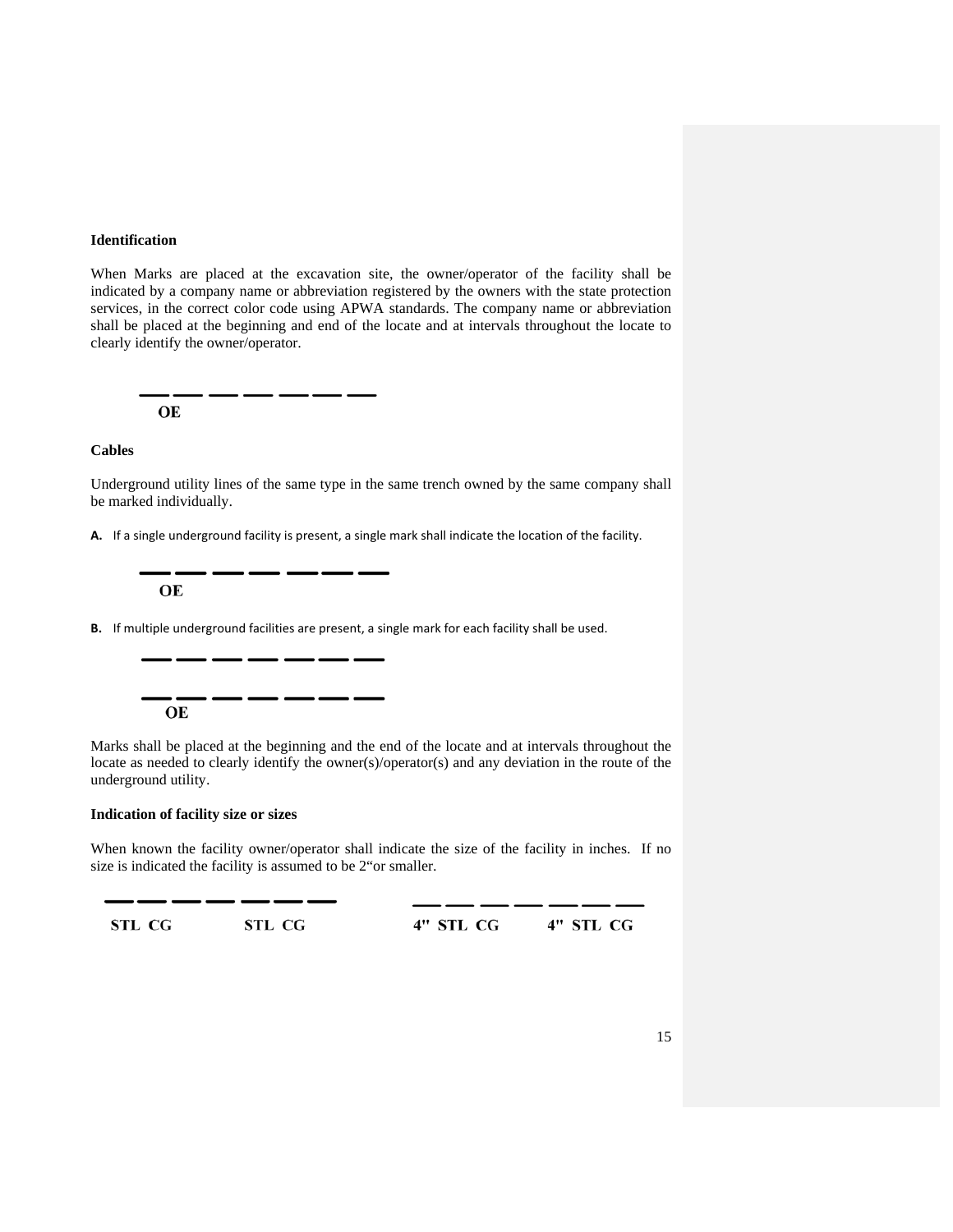### **Inserts/Casings**

Utilizing the best available information, the owner/ operator shall indicate the material type of the pipeline and casing by using the material type abbreviation index. When the facility is installed within a casing, the facility shall be marked as follows: "diameter and material type / casing diameter and material type". If the casing size or material is unknown, it shall be indicated by "UNKN" and, the excavator, designer, engineer should contact the facility owner. All parties involved shall work jointly to establish accurate information.

### 4" STL CG/12" DI

4" STL CG / UNKN

#### **Termination Points / Deviation in Direction**

Termination Points, stubs and dead ends shall be indicated by placing a single bracket perpendicular to the end mark ( ---] ). Marking could also be accompanied by adding the letters "TP," indicating Termination Point. When a deviation in the direction of a facility is known to exist the deviation point shall be marked in a manner which clearly identifies the route of the facility.



# **Valves Pits / Manholes / Vaults**

When locating, utilizing best available information, the perimeter of any subsurface structure should be indicated in the appropriate APWA color code. The structure should be named as such (vault, pit, manhole...) along with the structure owner, should be indicated. If the structure size is unknown it shall be indicated by "UNKN". If the size of the structure is not indicated, the excavator, designer, engineer should contact the facility owner. All parties involved shall work jointly to establish accurate information.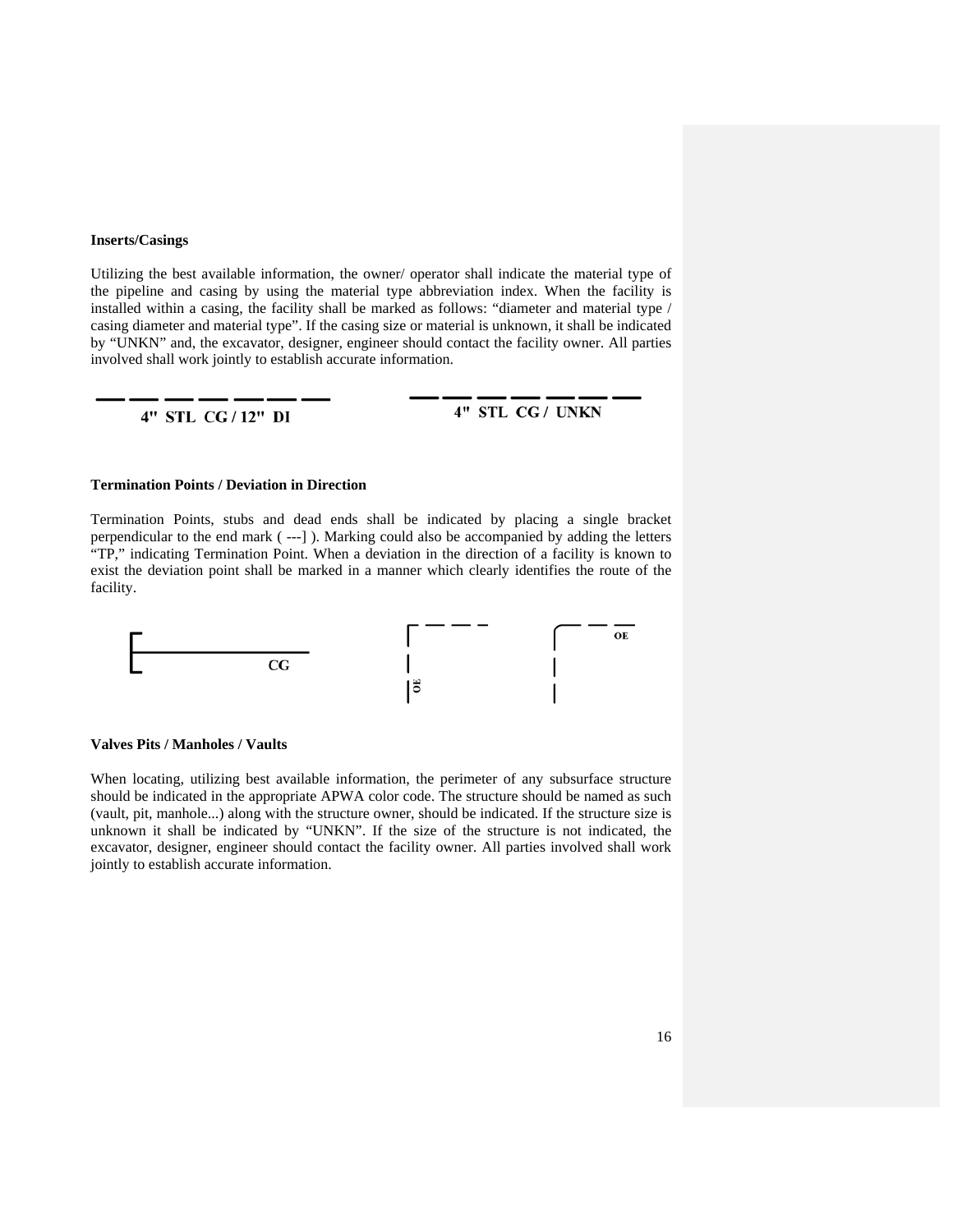# **Offset Marks**

In areas prone to frequent destruction of marks or areas that are inaccessible, offset marks may be placed and indicated by the designation offset. A line is placed in conjunction with an arrow, and a measurement (stated in feet), which specifies the distance from the reference line to the actual location of the facility. This distance will indicate the approximate center line of the facility. The arrow shall be oriented at a 90 degree to the reference line. The distance to the actual location of the facility from the reference line should be placed on one side of the arrow. All other information should be placed on the other side of the arrow, such as facility Owner/Operator, size of facility and material type if known.



# **Facilities under Bodies of Water**

#### *Identifying Facilities Located Under Bodies of Commercially Navigable Waterways*

It is recommended that facility owner/operator shall comply with applicable state and federal standards.

#### **Correcting Marking Errors**

Marking errors shall be corrected by the locator/operator. If the correction is made after the legal marking due date, the locator/operator shall communicate any changes to the requestor immediately after the discovery and correction. Appropriate methods shall be used to remove or cover up the erroneous markings (Example: black paint may be used to cover up erroneous markings on paved areas). In the event of damage, marking errors shall be preserved until such marks are documented.

#### **Material Type Abbreviations**

| <b>AC</b> Asbestos Cement |
|---------------------------|
| <b>CI</b> Cast Iron       |
| <b>CPR</b> Copper         |
| <b>DI</b> Ductile Iron    |
| <b>FO</b> Fiber Optic     |
| <b>FM</b> Force Main      |
| <b>PL</b> Plastic         |
|                           |

**PVC** Polyvinyl Chloride **RCP** Reinforced Concrete Pipe **SCC** Steel Cylinder Concrete **ST** Steel **VCP** Vitrified Clay Pipe **TR** Transite **C/ST** Coated Steel